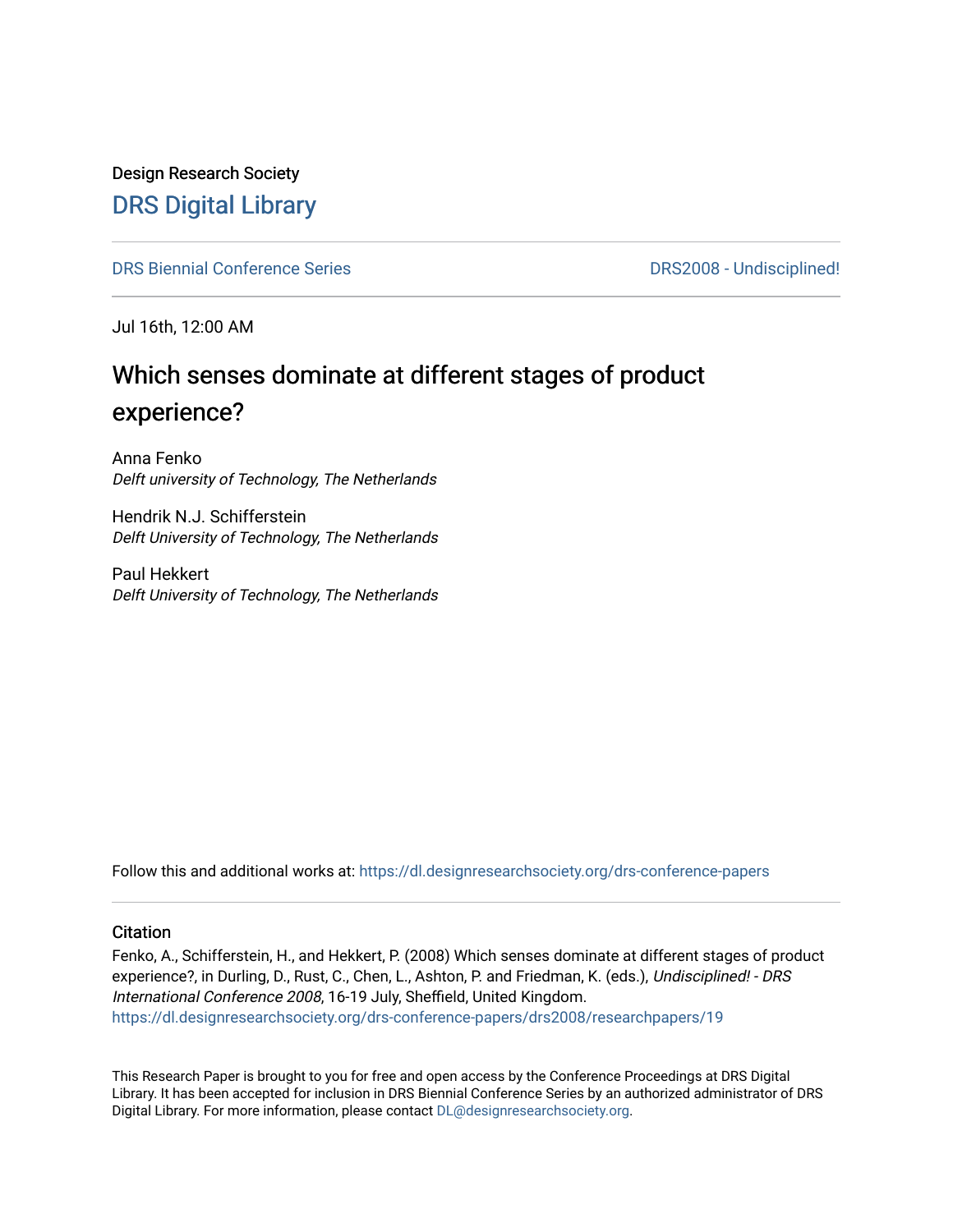# Which senses dominate at different stages of product experience?

Anna Fenko, Department of Industrial Design, Delft University of Technology, the Netherlands

Hendrik N.J. Schifferstein, Department of Industrial Design, Delft University of Technology, the Netherlands

Paul Hekkert, Department of Industrial Design, Delft University of Technology, the Netherlands

### **Abstract**

In the area of product design, sensory dominance can be defined as the relative importance of different sensory modalities for product experience. Since product experience is multisensory, it is interesting to know which sensory modality plays a leading role in a particular experience, so that designers could concentrate on the creation of the most relevant product properties. It is often assumed that vision dominates other senses. In the present study, we investigated the importance of different sensory modalities during various episodes of product usage. We asked 120 respondents to describe their experiences with consumer products in the following situations: while buying a product, after the first week, the first month, and the first year of usage. The data suggest that the dominant modality depends on the period of product usage. At the moment of buying, vision is the most important modality, but at later stages other modalities become more important. The dominance of a particular modality may depend on its appropriateness for the particular task. During long-term usage, modality importance depends on product functions and the characteristics of the user-product interaction. We conclude that to create a long-lasting positive product experience, designers need to consider the user-product interaction at different stages of product usage and to determine which sensory modality dominates product experience at each stage.

#### Keywords

Sensory Dominance; User-Product Interaction; Product Design

Psychology is one of the disciplines that deals with human experience and might add to the understanding of human-product interaction. When designers shift their attention from product technology and functionality to product experience, it seems that the role of psychological research in design should increase. But when we look closer, it becomes clear that most of the psychological knowledge is not directly applicable to design.

Consider, for example, the studies of colour preferences. It would be helpful for designers to understand what colours people prefer and why. Plenty of psychologists have investigated this topic, starting from Guilford (1939, 1959) and Eysenck (1941). What conclusions can we make after almost 70 years of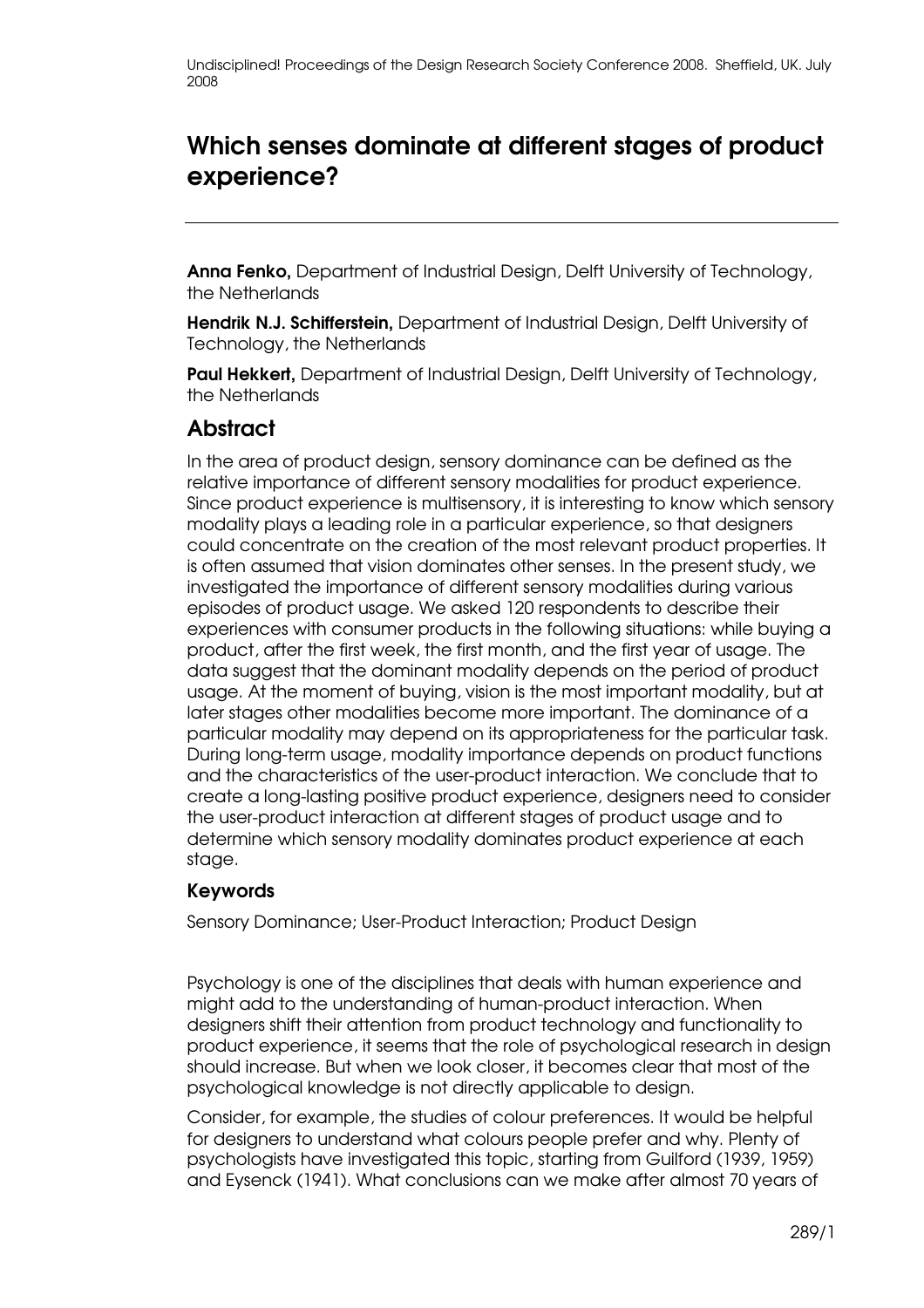research? Well, we can say that most people prefer blue and red and do not quite like yellow and orange. But these are Western adults. What about children? What about Vietnamese and Japanese? Children seem to be less averse to yellow than adults (Crozier, 1999), and colour preferences observed in Asian countries differ from those found in the United States (Kastl & Child, 1968; Child & Iwao, 1969). But what does this all mean for designers? Not much. Because most psychological experiments use paper colour chips as stimuli. When we look at the experiments with real products, the results are much more contradictory and confusing. A study by Holmes and Buchanan (1984) showed that although the favourite colour was blue, this was not the case for a sofa, walls, a carpet, or a chair. Yet for some items (skirt, dress, shirt, and slacks) the favourite colour was also blue. But don't even think of making a blue cheeseburger! Research has shown that people will feel sick and throw it away (Clydesdale, 1993).

Research on sensory dominance reveals a similar situation. Consumer experience with products is always multisensory. For example, when making coffee a person sees the coffeemaker, touches its buttons, hears the sound it makes, enjoys the smell of fresh coffee and, eventually, tastes the coffee. All sensory modalities contribute to this experience to some extent. But which are the most important? It is interesting to know which sensory modality plays a leading role in a particular experience, so that designers could concentrate on the creation of the most relevant product properties. Understanding the relative importance of the different senses can be useful for balancing the time and resources invested in new product development projects (Lindstrom, 2005).

A lot of experimental research in cognitive psychology demonstrated visual dominance. For example, in their classic study, Rock and Victor (1964) presented participants with an object of which the visual shape, because of optical distortion, differed considerably from its actual shape perceived by touch. The participants examined a square object by hand and at the same time saw it through a lens which compressed its visual width to one half its original size. The conflict between visual and tactual size was resolved completely in favour of visual size. Vision was so powerful that the object actually felt the way it looked and most subjects were unaware of a conflict.

Strong visual dominance over touch has been demonstrated in a variety of perceptual tasks, involving the determination of size (Miller, 1972), length (Teghtsoonian & Teghtsoonian, 1970), curvature (Easton & Moran, 1978), depth (Singer & Day, 1969), and spatial location (Hay, Pick, & Ikeda, 1965). Some studies also demonstrated visual dominance over auditory sensory signals (Bertelson, 1999). A significant bias of proprioception on the perceived position of auditory stimuli has also been reported (Caclin et al., 2002).

Unfortunately, the results of the experiments on sensory dominance performed in cognitive psychology cannot be directly applied to design. For example, in the experiments that demonstrated the complete visual dominance over touch, participants looked at the stimuli through a prism that distorts the visual image, or they touched objects partly concealed by a cloth (Gibson, 1933; Rock & Victor, 1964). Visual dominance over auditory sensory signals was also demonstrated under artificial experimental conditions of audio-visual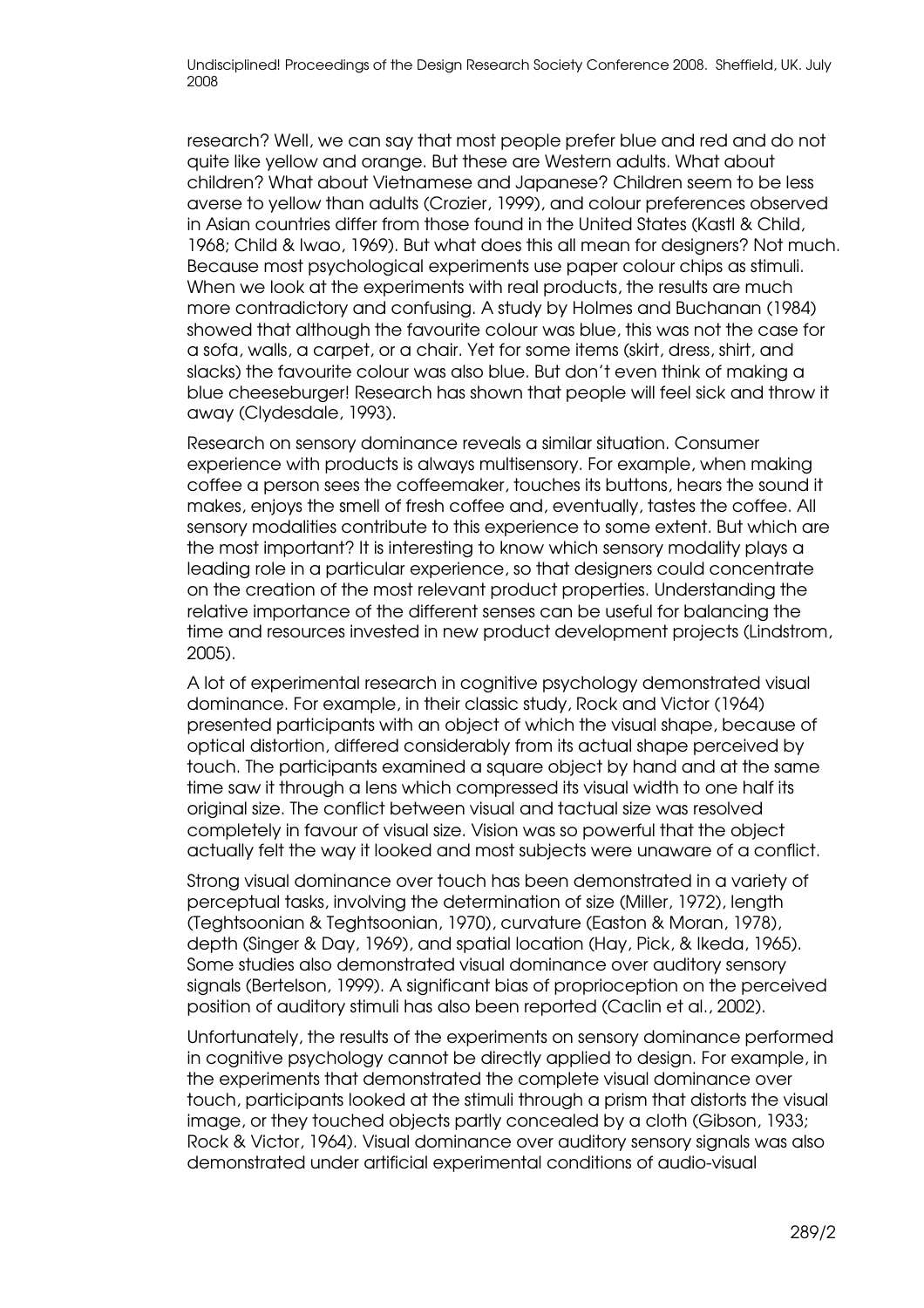asynchrony (Bertelson, 1999). So the results are hardly relevant for the product usage situation.

In this paper, we are trying to integrate the results of psychological studies into design research area. We try to develop an empirical approach that fits the requirements of scientific rigour and at the same time can be applied to design practice. We use a definition of product experience as "the awareness of the psychological effects elicited by the interaction with a product, including the degree to which all our senses are stimulated, the meanings and values we attach to the product, and the feelings and emotions that are elicited" (Hekkert & Schifferstein, 2007, p.2).

Research showed that visual dominance also exists in the experience of consumer products. For example, Schifferstein and Cleiren (2005) performed a study in which they showed that consumers acquired most of the information on products by vision and touch: this information was most detailed and the subjects were surest of their judgments. The participants in their study were presented with six simple products (a marker pen, a spray deodorant, a tennis ball, a bag of crisps, a boiled egg, and a can of soft drink) via only a single sensory modality at a time. Vision and touch turned out to be approximately equally successful in providing participants with detailed information concerning a product; audition proved somewhat less useful, and olfaction provided the least detailed information. Furthermore, products perceived by vision and touch were found to be the easiest to identify and yielded the clearest memories of previous events and associations to persons and other products

Schifferstein and Desmet (2007) assessed the roles of the various senses on people's perception of different everyday products by comparing the effects of blocking one sense. They found that preventing people from seeing the products had the most detrimental effect on the amount of functional product information that they perceived. Task difficulty and task duration typically increased, up to the point at which simple tasks could no longer be completed. Interestingly, when products cannot be seen, people report that their experiences become more intense and that they start to use their other senses more.

When tactual perception was blocked to some degree (in this case by wearing very thick gloves), a substantial amount of product information was lost as well. Similar to vision, perceived task difficulty and task duration increased significantly. Tasks requiring subtle coordinated movements (such as composing an SMS message on a mobile phone) became almost impossible to perform. In addition, an emotional dimension of tactual product experiences was revealed: familiar products felt strange; they did not feel familiar anymore. It seems as if through blocking tactual perception one becomes somewhat alienated from one's own surroundings.

Furthermore, Schifferstein and Desmet (2007) found that blocking auditory perception primarily resulted in communication problems: people felt cut-off from the outside world. Blocking olfaction only led to a reported decrease in appetite for foods. Probably, consumers' emotional product experiences mainly suffer when audition or olfaction is blocked.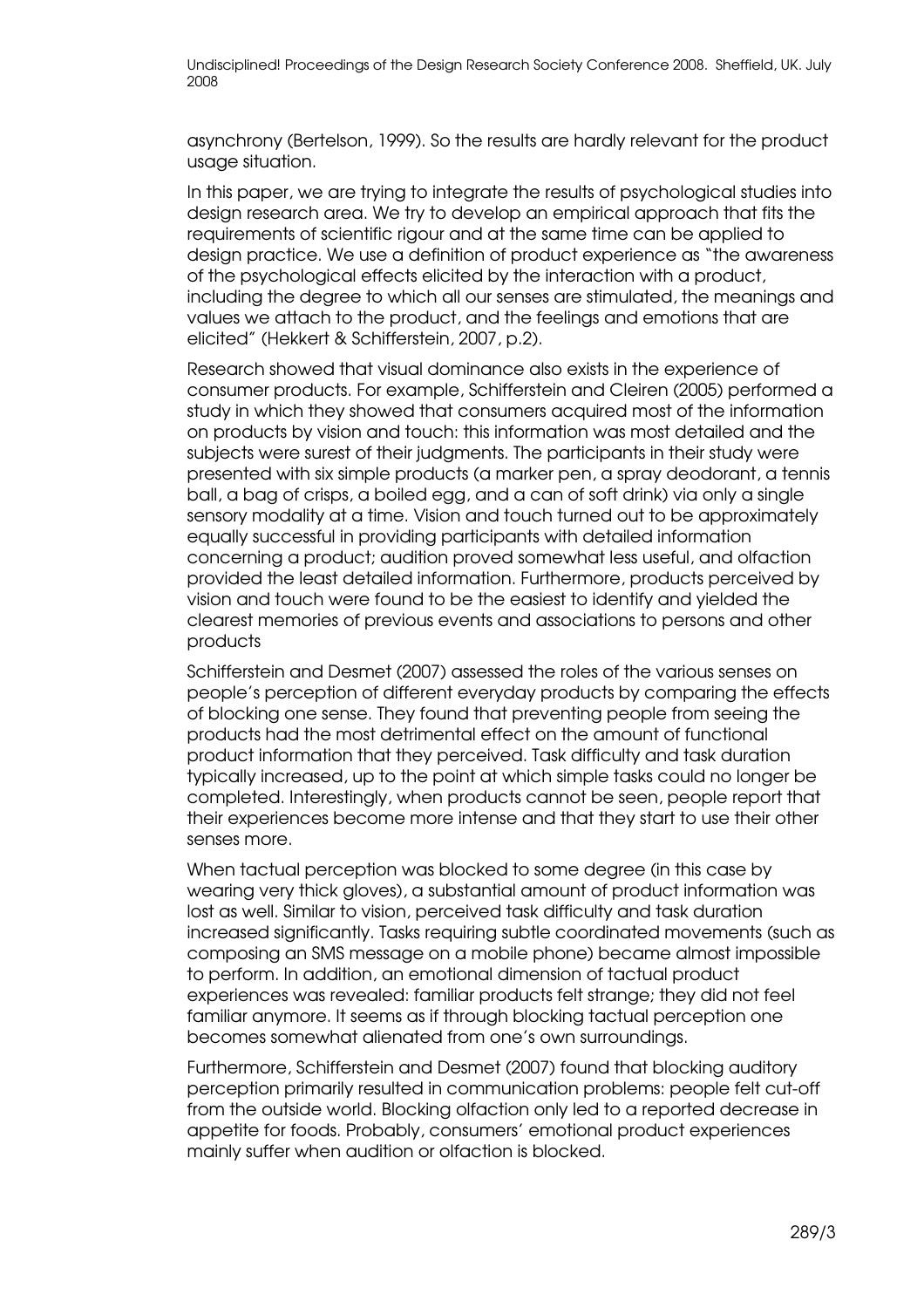In general, vision provides the largest amount of information on a product within the shortest time frame. However, the dominant role of vision and, to a lesser extent, touch is likely to be mainly limited to the functional user-product interaction and to the conscious experience of that interaction. The other sensory modalities may nevertheless play important roles in terms of modulating the emotional experiences that are evoked by products (Schifferstein & Desmet, 2007).

A questionnaire study in which participants reported the importance of the sensory modalities during the usage of 45 different products (Schifferstein, 2006) demonstrated that on average the relative importance sequence of sensory modalities is vision, followed by touch, smell, audition and taste. In addition, when people were asked to rate how important they found the different modalities in their lives in general, most of them selected vision as the most important modality. However, the importance ratings for the sensory modalities differed greatly between products. For half of the 45 products, the importance of vision was lower than for other modalities. For example, audition is the most important modality for a washing machine and a coffee maker, which can be explained by the role of the sound in signalling the different stages of the process of washing or making coffee. Touch is most important for a computer mouse and a pen, and probably for any other hand tools as well. Smell plays a dominant role for a deodorant and (together with taste) for food products.

Schifferstein (2006) concluded that "the often referred to dominance of vision is likely to reflect people's overall tendency to find visual input relatively important when its role is evaluated for the ensemble of activities performed. As a consequence, the role of the senses is likely to depend on the specific products used, the frequency with which they are used, and the importance attached to the activities performed" (p. 60). Schifferstein suggested that the importance of vision in Western societies may have increased over time due to the range of products that have been created.

In the present study, we investigate the importance of the different sensory modalities during various episodes of product usage. We assume that the dominant sensory modality may vary with different periods of usage. When consumers buy a product they are likely pay attention primarily to its visual attributes. But with time, other modalities can become more important. No matter how nice new shoes look, during usage it becomes more important whether they are comfortable or not. Kitchen tools can be too heavy to use; an iron can produce a bad smell when used; new linen may be not as soft as the old, and so on.

Which sensory modalities contribute most to different stages of product experience? What determines which modality is dominant? To answer these questions, we developed a questionnaire with open-ended questions. We asked respondents to describe how important they found the various sensory modalities in different stages of the user-product interaction. Because we wanted to know the context in which the particular product experience had occurred, we asked respondents to describe the situation and their experience in their own words. To interpret the data, we combined qualitative analysis with the outcomes of the statistical analyses.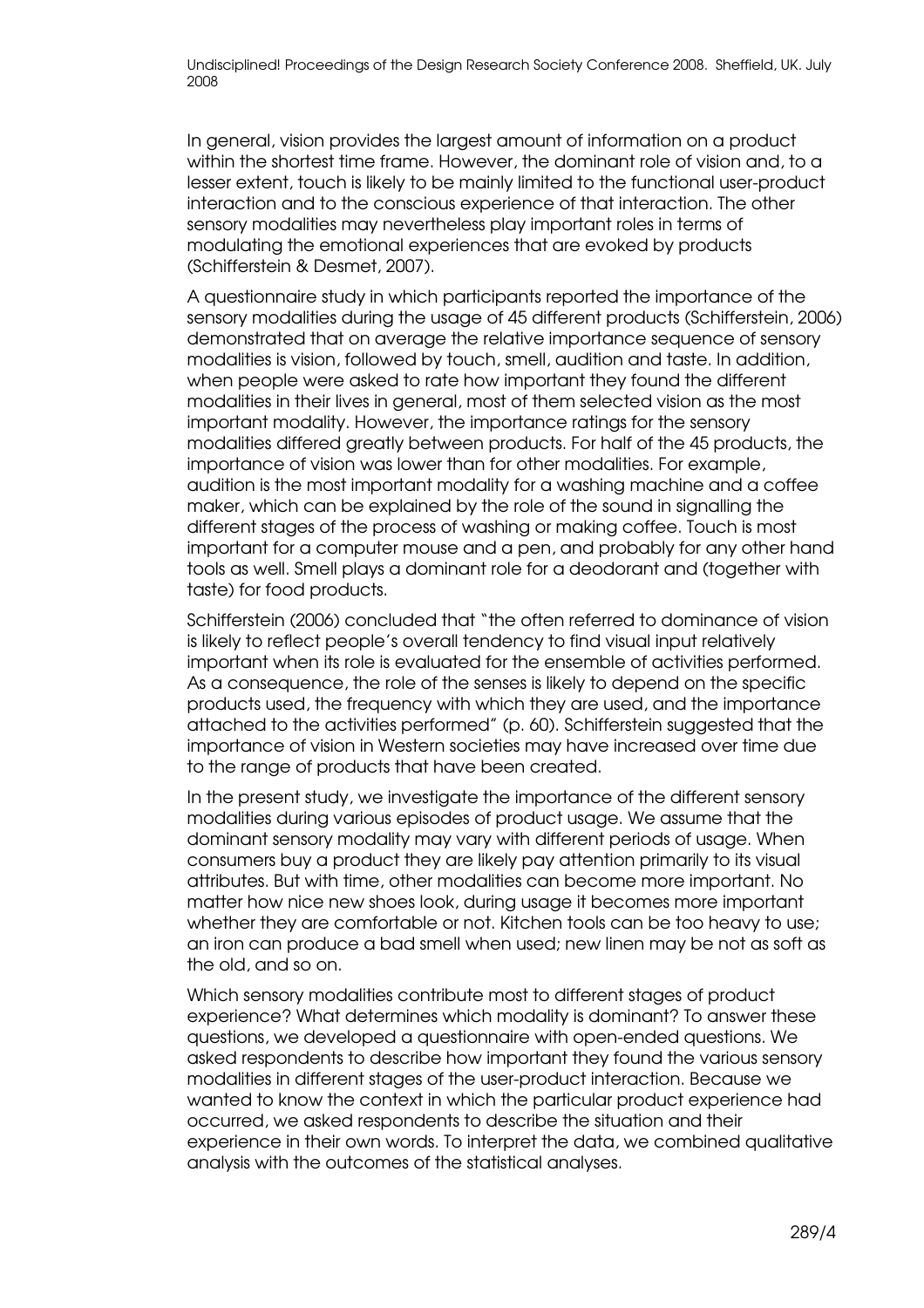## Method

### **Participants**

The questionnaire was distributed among 120 Master students at the Department of Industrial Design, Delft University of Technology. All respondents were between 22 and 28 years of age; 42% of the participants were women.

#### Procedure

The questionnaire was part of a course assignment. At the beginning of this course each student selected a product that was analyzed repeatedly during the course for various assignments. Students selected a product they had used themselves and to which they had formed a positive or negative attitude. This provided a wide variety of different products and allowed us to generalize our conclusions about the influence of sensory modalities on product experience. The participants selected 65 different products (see Table 1).

| Categories                             | <b>Products</b>                                                                                                                                                                                                                            |
|----------------------------------------|--------------------------------------------------------------------------------------------------------------------------------------------------------------------------------------------------------------------------------------------|
| Electronics and<br>electric appliances | Alarm clock (8), MP3 player (7), camera (6), mobile phone (5), turntable<br>(4), game computer (4), musical centre (2), computer mouse (2), printer<br>(2), TV, minidisc recorder, speakers, laptop, tape recorder, table fan,<br>intercom |
| Tools                                  | Epilator (3), electric shaver (2), drawing tablet (2), cordless drill, electric<br>toothbrush, razor, stapler, sewing machine, paintbrush, glue gun, sanding<br>machine                                                                    |
| Musical instruments                    | Guitar (3), synthesizer (2), digital piano                                                                                                                                                                                                 |
| <b>Vehicles</b>                        | Bicycle (2), scooter, car (2)                                                                                                                                                                                                              |
| Sport equipment                        | Sport wheelchair, snowboard, hockey stick, helmet                                                                                                                                                                                          |
| Kitchen appliances                     | Coffeemaker (5), rice cooker (2), toaster, water heater, hand mixer,<br>sandwich maker, popcorn maker, refrigerator, BBQ, storage containers,<br>saucepan, kettle                                                                          |
| Furniture                              | Armchair (3), standing lamp, ceiling fan                                                                                                                                                                                                   |
| Fast moving goods                      | Bottle of wine (2), candy, cigarettes                                                                                                                                                                                                      |
| Personal<br>accessories                | Wristwatch (5), shoes (5), jacket, perfume, backpack, suitcase,<br>eyeglasses, lipstick                                                                                                                                                    |
| Non-consumer<br>products               | Elevator, payment terminal                                                                                                                                                                                                                 |

Table 1. Products chosen by respondents

Note: Frequency is given between parentheses if >1.

Respondents were asked to assess what sensory modality was the most important for consumer experience with their product in the following situations: a) choosing the product in the shop; b) during the first week of usage; c) after the first month of usage; d) after the first year of usage. We also asked participants to explain why they thought the particular modality dominated, and, if that was the case, why the dominant modality changed over time.

#### Data analyses

The results were analyzed both qualitatively and quantitatively by content analysis methods usually used to analyze free and semi-structured interviews (Brannen, 1992; Krippendorff, 1980). We also noted the sequence of modalities mentioned by respondents. When only one modality was mentioned, it was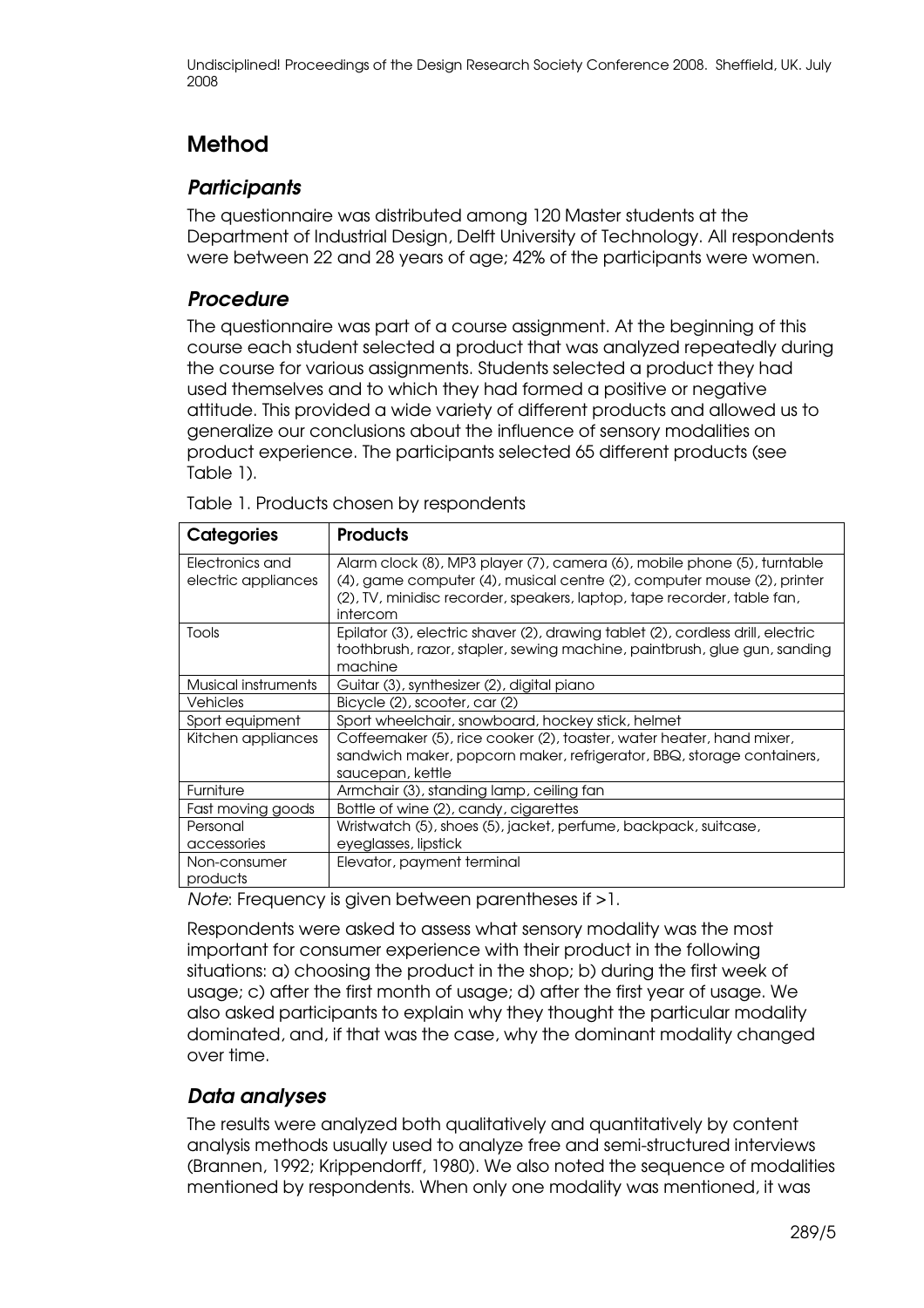given the rating 1 and all other modalities were given 0. If several modalities were mentioned, they received ratings according to the priority given by the respondent, so that the sum of their ratings equalled 1 and the ratios between consecutive ratings were equal (1:2). For example, if two modalities were mentioned, they were given ratings 0.67 and 0.33; for three modalities the ratings were 0.57, 0.29, 0.14, and so on. The ratings were analyzed as interval variables and were subjected to repeated measures analysis of variance (Labovitz, 1970). Post hoc paired comparison tests were performed with Bonferroni adjustment.

### **Results**

To differentiate the relative modality importance over time, we performed an overall repeated measures ANOVA with Modality and Time as within-subject factors. The results showed significant effects of both Modality [F (4, 115) = 241.5, p < 0.001,  $n^2$ =0.15) and Time\*Modality (F (12, 107) = 24.4, p < 0.001,  $n^2$  = 0.06]. There was no Time main effect because the sum of all ratings for each respondent equals 1. Separate repeated measures ANOVAs were performed to test the effect of Time for each modality and to test the differences between Modalities at each moment of time (see Figure 1).

Analyses for the four different time episodes showed that at the time of buying, the importance of vision was significantly higher than the importance of the other modalities (p<0.001). Touch occupied the second position, and audition the third, with both modalities significantly different from all the others (p<0.05). Smell and taste played a very small role at the time of buying, and the differences between them were not significant (p>0.20).

After the first week of usage, vision and touch became equally important (p>0.20). They showed the highest level of importance and differed significantly from all the other modalities. Audition occupied the second position, smell the third, and taste was the least important at this stage. The differences between audition, smell and taste were all significant (p<0.02). After the first month of product usage, the differences between touch and audition and between audition and vision were no longer significant (p>0.20). On the other hand, the differences between touch and vision became significant (p<0.02). Smell and taste rated significantly less important than the first three modalities (p<0.001), but were not significantly different from each other (p>0.05). After the first year of usage the differences between vision, audition and touch were no longer significant (p>0.20). Smell occupied the second position, and taste was the least important; both modalities differed significantly from the rest and from each other (p<0.02).

Analyses for each of the modalities separately showed that the importance of vision decreased significantly from the buying stage to the first week (p<0.001) and from the first week to the first month of usage (p<0.05). The importance of vision increased slightly, but not significantly, during the first year (p>0.05). The importance of touch increased significantly (p<0.001) after buying. Subsequently, its importance remained constant (p>0.20). Audition increased its importance significantly from the buying stage to the first week and from the first week to the first month (p<0.001). After that, audition did not show a significant change anymore (p>0.20). The importance of smell increased significantly (p<0.02) after buying and then remained constant (p>0.20). The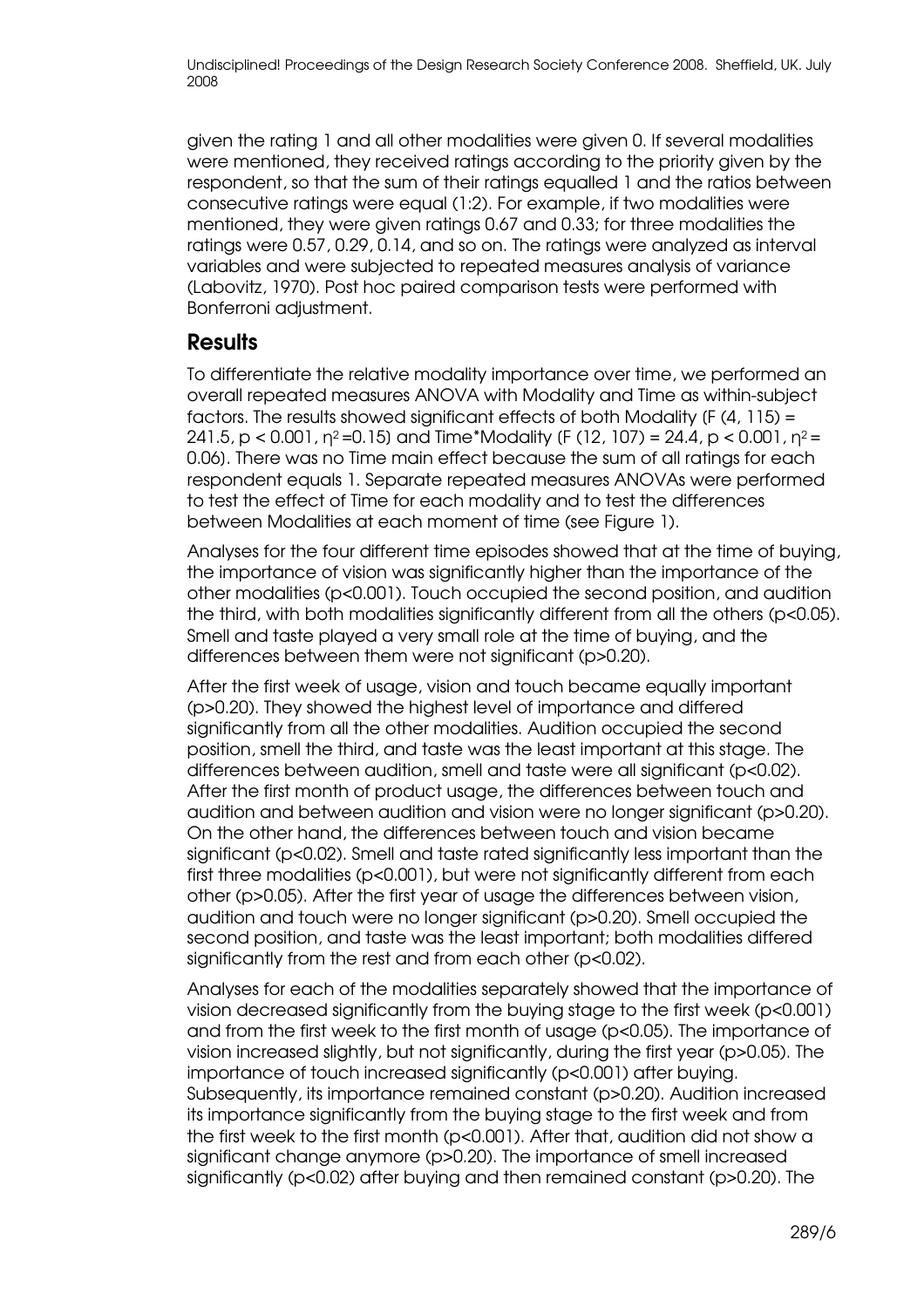time variations in the importance of taste were not significant during the whole period of usage (p>0.20).



Figure 1. Changing dominant modality over time

The qualitative analysis of the students' answers helps to clarify these results. For the majority of the respondents, vision is the most important modality for choosing a product in a shop. Participants note that usually the only way to explore the product before buying is simply by looking at it. Some respondents, however, mentioned the importance of touch and audition during buying, but commented that trying a product in a shop is time consuming and sometimes unpractical: "It is embarrassing to play all possible (musical) instruments inside a shop to hear which one sounds best."

After the first week of usage, the importance of vision is lower than at the buying stage. Respondents indicated that "It is important that it looks nice but how it works gets more important [sewing machine]," and "Consumers are getting used to or bored by the looks of the product [alarm clock]." At the same time the importance of touch and sound increases. Touch becomes very important for everyday use: "The touch is most important. When it is uncomfortable to wear, you will not use it [backpack]". Sound becomes especially important for products with an electric motor: "The sound of the product is really annoying (printer)."

Many respondents noted that the dominant modality depends on the primary function of a product. Over a longer period of time only the main function of a product remained important for users and this determined the dominant modality: "The sound is dominant throughout the life of the product, because the primary function of the guitar is to produce a beautiful sound." "Touch dominates for a hockey stick because it affects its playing abilities." "The most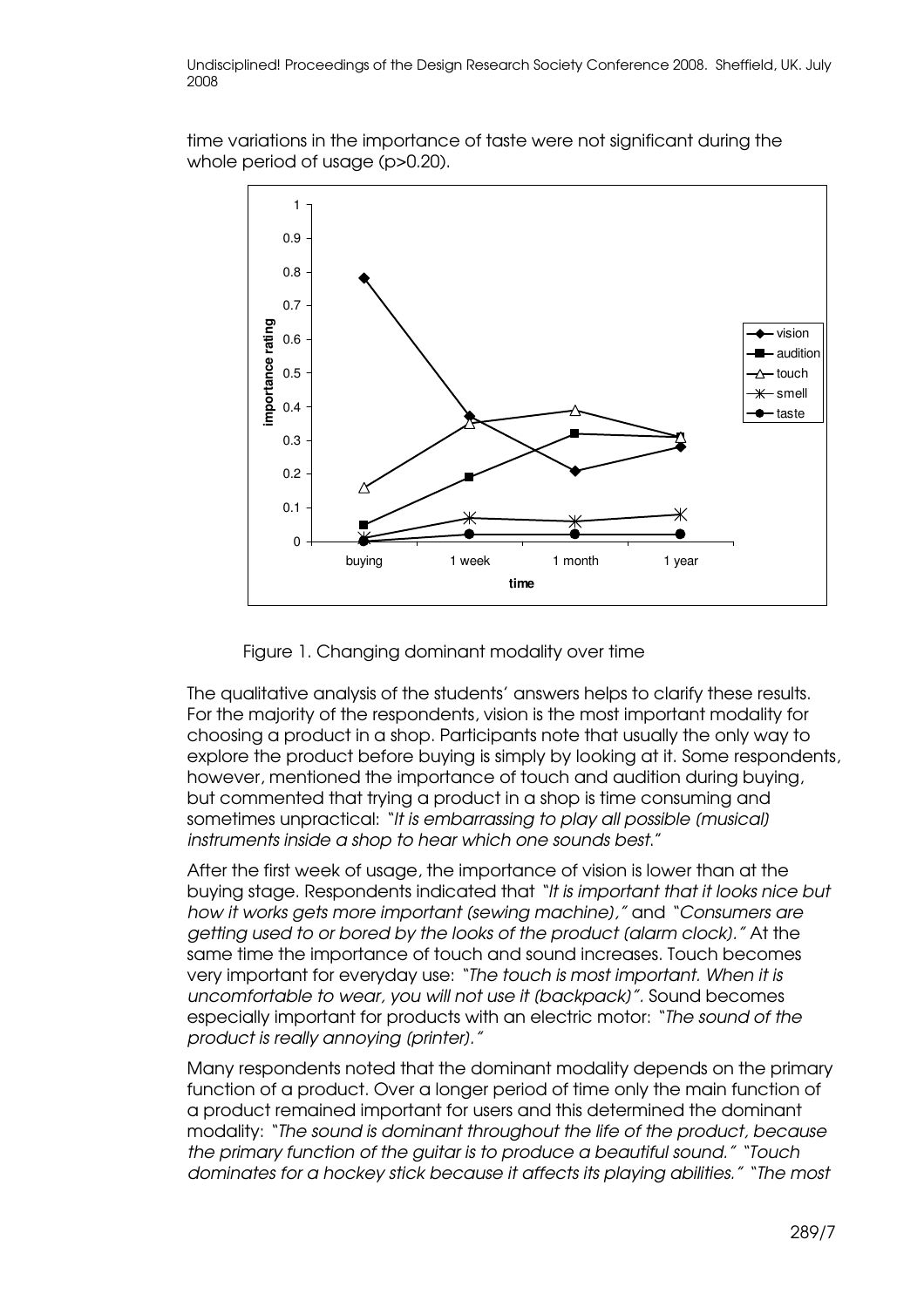important is the smell and taste of the coffee because that is what a coffeemaker is for."

Although the increases in ratings over time were not statistically significant, some answers suggested that the importance of visual and olfactory experiences increases during the first year of usage, because the product becomes old, dirty, scratchy, and acquires an unpleasant smell: "After one year the iPod looks used, there are scratches visible on the surface." "The visual aspect becomes more important again when the boots get a little damaged." The other reason is that after one year, fashion changes may occur and the product becomes outdated (lipstick, backpack, water heater, etc.). The user faces the choice whether to continue using a product or to get rid of it: "After a long time it becomes more and more important if the device still appeals to you [drawing tablet]."

#### **Discussion**

Our results show that the dominant sensory modality depends on the period of product usage and the type of product. When buying a product, vision is the most important modality, but after the first week of usage the importance of vision decreases, and touch becomes equally important, followed by audition, smell and taste. After the first month of usage, the importance of vision continues to decrease, while the importance of touch and audition continue to increase. After one year, vision, audition and touch become equally important, while smell and taste play a lesser role.

The changes in modality importance can be explained by the changes in the product-user interaction. In a shop the interaction with the product is mostly visual. But most products are bought for other purposes than visual enjoyment: they are used to cook, print, make coffee, listen to music, etc. During usage the dominant sensory modality mainly seems to depend on the primary product function: touch for hand tools, sound for an alarm-clock, smell and taste for food. The dynamics of sensory dominance depends on the specific product features, such as the electric motor that makes a distinct noise, and on the specific characteristics of the user-product interaction. For example, wearing shoes for a long time makes them more comfortable for touch but less pleasant visually (as they accumulate dirt and scratches.).

Our data suggest that any modality can dominate during product usage if it is relevant to a particular product. Vision and touch have more chances of being dominant in physical products simply because any product can be seen and touched. Audition can be dominant less frequently, because it is usually necessary to interact with the product to produce a sound. Smell is taken into consideration far less frequently because most people do not pay attention to smells unless they are very intense. That means that smell has fewer chances to be dominant in all product categories, but it can dominate in certain categories, such as food or cleaning products.

Another explanation for our results can be found in the different roles of sensory modalities. Previous research on the roles of sensory modalities in product experience (Schifferstein & Cleiren, 2005; Schifferstein & Desmet, 2007) suggests that vision gathers the largest amount of information on a product within the shortest time frame. That may explain the importance of vision in the situation of buying, when people have to compare multiple slightly different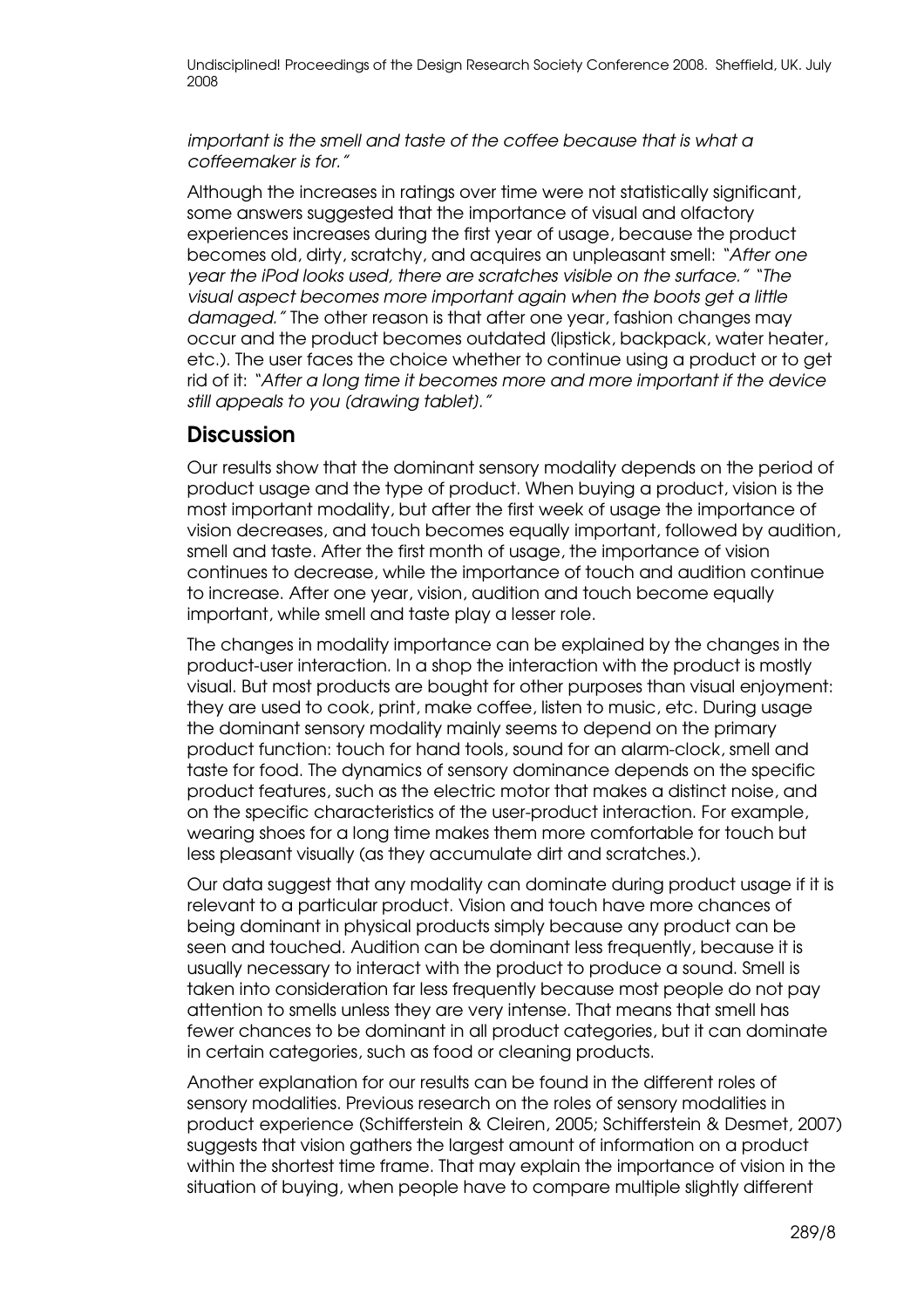products to make an optimal decision. After the user becomes wellacquainted with the product, the need for information decreases, which can explain the decrease of the importance of vision during usage. At the same time, during the later stages of usage the emotional components of product experience become more important. Several studies have demonstrated the role of audition and olfaction in emotional experience (Hinton & Henley, 1993; Herz, 1998; Schifferstein & Desmet, 2007). An increase of the emotional component of product experience can explain the increase of the importance of audition during usage. For example, after users gain expertise with their electric tools, they do not pay attention to their visual attributes anymore, but start to notice the sound of the motor, which they often describe as irritating and annoying. A coffee maker provides another example. Even if it makes a similar loud noise, most users describe it as pleasant, because in their memory this sound is closely connected to the pleasant smell and taste of fresh coffee.

If using a product evokes positive emotions, the chances are high that a user becomes attached to the product (see Mugge, Schifferstein, & Schoormans, 2004). It was suggested earlier that touch plays an important role in the experience of a product as familiar and somebody's own: when tactual perception is blocked, familiar products feel strange and people feel alienated from their surroundings (Schifferstein & Desmet, 2007). We can assume that tactile experience plays an important role in the development of product attachment. A good illustration is shoes: some respondents in our study admit that they postpone buying new shoes even if their old shoes look worn out, because their old shoes feel comfortable.

There are some limitations to our data because of the method we used. One of the disadvantages of questionnaire research is that respondents describe their experiences on the basis of their memory. The actual experiences during product usage could be different from what they remember. Another problem can arise because experiences of different sensory modalities may have different degrees of awareness. For example, most respondents felt it difficult to describe their olfactory experiences. The fact that linguistic categories of visual and tactile experiences are much richer and more elaborated in Western languages could explain why descriptions of other sensory experiences are less common (Hinton & Henley, 1993).

It can be also argued that to use industrial design students as subjects in research on product experience is inappropriate, as it is inappropriate to use clinical psychology students to validate personality tests. Well-informed subjects can be inappropriate indeed if experimenters are likely to conceal the real purposes of the study. However, our questions were quite direct and they did neither require nor prohibit any special knowledge. In fact, we think that using design students was an advantage, because they have better awareness of their own consumer experience than other consumer groups. Nevertheless, it would be good to gather more data for different product categories and consumer groups to validate the current outcomes.

### **Conclusions**

Information on sensory dominance is important for product design. If designers know which sensory modality dominates the experience of the particular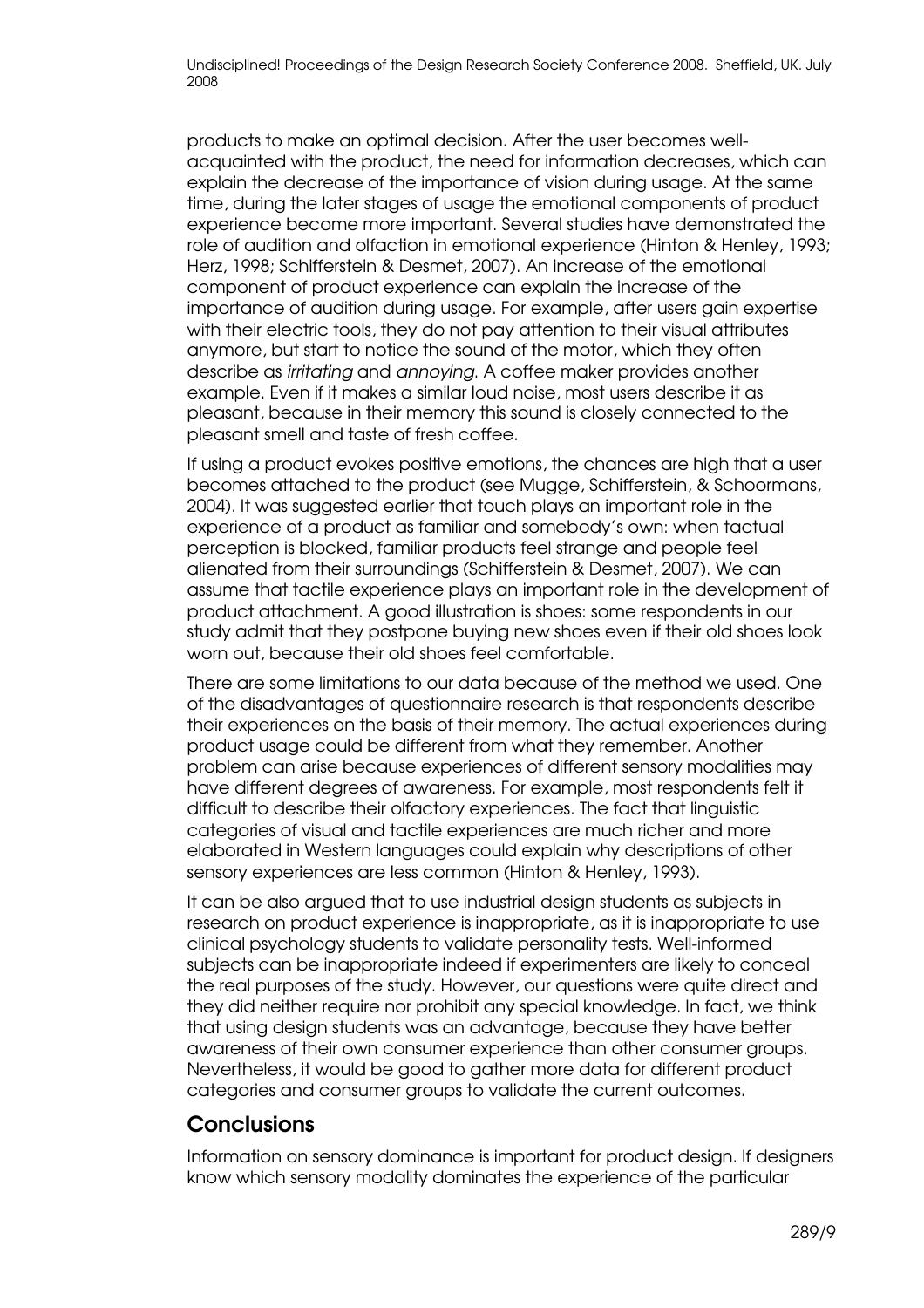product, they can concentrate on creating appropriate sensory attributes for it. Our research suggests that the dominant sensory modality depends on the period of product usage. At the time of buying vision is the most important modality, but at later stages touch and audition become equally important, followed by smell and taste. Which modality will dominate at the later stages of product usage depends on the primary function of a product and on the characteristics of the user-product interaction. To create a rich and longlasting product experience, it is important to consider user-product interaction at different stages of product usage, and to determine which sensory experience is more important for consumers at each stage of usage.

#### References

Bertelson, P. (1999). Ventriloquism: a case of cross-modal perceptual grouping. In: G. Aschersleben, T. Bachmann and J. Müsseler (Eds.), Cognitive contributions to the perception of spatial and temporal events. Elsevier, Amsterdam, pp. 347-362.

Brannen, J. (1992). Combining qualitative and quantitative approaches: an overview, Mixing methods: qualitative and quantitative research. Avebury, Aldershot, pp. 3-37.

Caclin, A., Soto-Faraco, S., Kingstone, A., & Spence, C. (2002). Tactile "capture" of audition. Perception & Psychophysics, 64, 616-630.

Child, I.L. & Iwao, S. (1969). A comparison of color preferences in college students of Japan and the United States. Proceedings, 77<sup>th</sup> Annual Convention, American Psychological Association, 469-470.

Clydesdale, F.M. (1993). Color as a factor in food choice. Critical Reviews in Food Science and Nutrition, Vol. 33, pp. 83-101.

Crozier, W. R. (1999). The meanings of colour: preferences among hues. Pigment & Resin Technology, Vol. 28, pp. 6–14.

Easton, R., & Moran, P. W. (1978). A quantitative confirmation of visual capture of curvature. Journal of General Psychology, 98, 105-112.

Eysenck, H.J. (1941). A critical and experimental study of color preferences. American Journal of Psychology, Vol. 54, pp. 385-91.

Guilford, J.P. & Smith, P.C. (1959). A system of color-preferences. American Journal of Psychology, 52, 487-502.

Guilford, J.P. (1939). A study in psychodynamics. Psychometrika, 4, 1-23.

Hay, J.C., Pick, H.L., & Ikeda, K. (1965). Visual capture produced by prism spectacles. Psychonomic Science, 2, 215-216.

Hekkert, P. & Schifferstein, H.N.J. (2008). Introducing product experience. In: Schifferstein, H.N.J., Hekkert, P. (Eds.). Product experience. Elsevier, pp.1-8.

Herz, R.S. (1998). An examination of objective and subjective measures of experience associated to odors, music, and paintings. Empirical Studies of the Arts, 16(2), 137-152.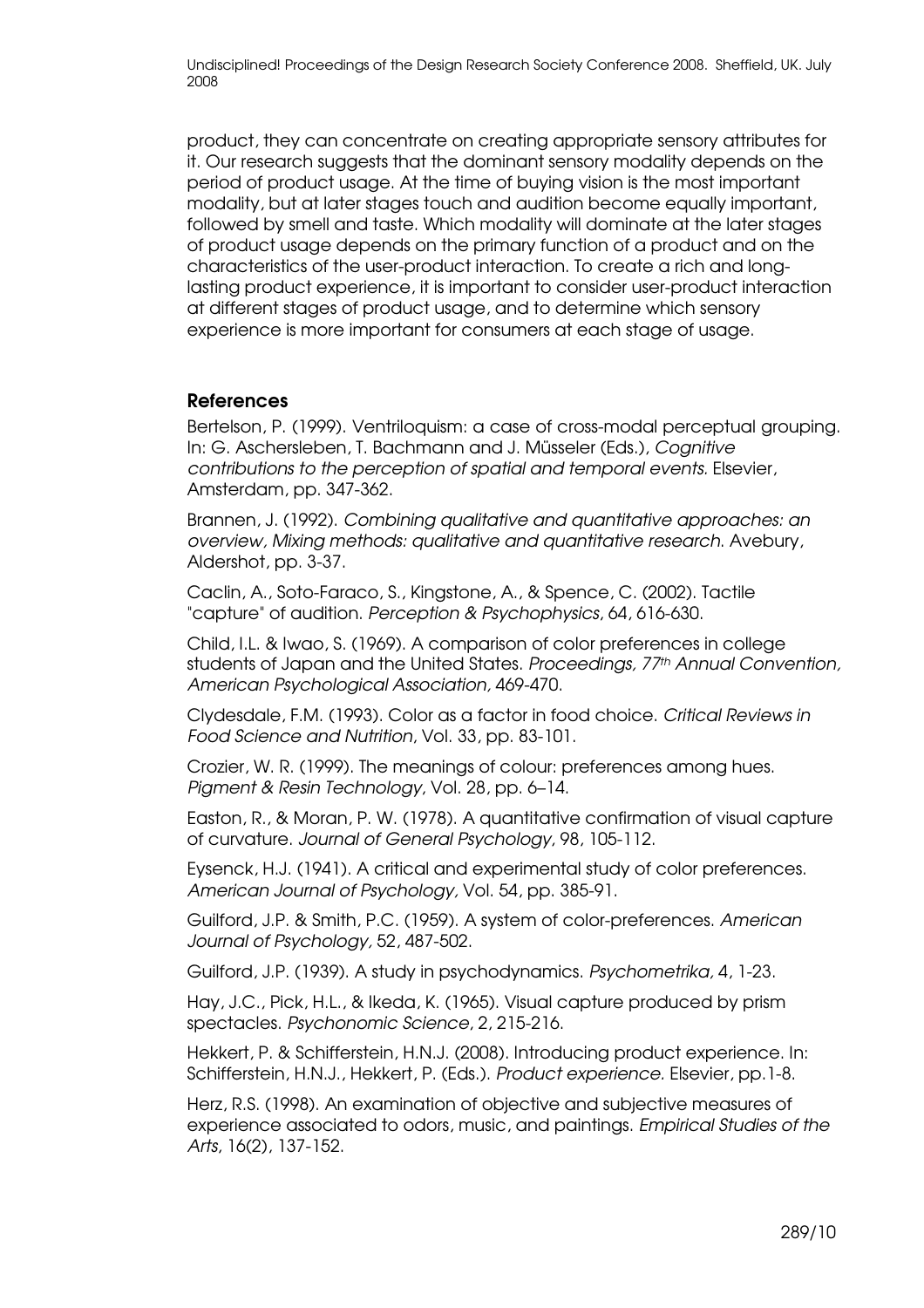Hinton, P.B. & Henley, T.B. (1993). Cognitive and affective components of stimuli presented in three modes. Bulletin of the Psychonomic Society, 31, 595- 598.

Jacob, T.J.C., Fraser, C.S., Wang, L., Walker, V.E., & O'Connor, S. (2003). Psychophysical evaluation of responses to pleasant and mal-odour stimulation in human subjects; adaptation, dose response and gender differences. International Journal of Psychophysiology, 48, 67-80.

Kastl, A.J. & Child, I.L. (1968). Comparison of color preferences in Vietnam and the United States. Proceedings, 77th Annual Convention, American Psychological Association, 437-438.

Krippendorff, K. (1980). Content analysis: an introduction to its methodology. Sage, London.

Labovitz, S. (1970). The assignment of numbers to rank order categories. American Sociological Review, 35, 5151-5524.

Lederman, S.J. & Abbott, S.G. (1981). Texture perception: studies of intersensory organization using a discrepancy paradigm, and visual versus tactile psychophysics. Journal of Experimental Psychology: Human Perception and Performance, 4, 902-915.

Lederman, S.J., Thorne, G., & Jones, B. (1986). Perception of texture by vision and touch: multidimensionality and intersensory integration. Journal of Experimental Psychology: Human Perception and Performance, 12, 169-180.

Lindstrom, M. (2005). Brand sense: build powerful brands through touch, taste, smell, sight, and sound. New York: Free Press.

Miller, E.A. (1972). Interaction of vision and touch in conflict and nonconflict form perception tasks. Journal of Experimental Psychology, 96, 114-123.

Mugge, R., Schifferstein, H.N.J. & Schoormans, J.P.L. (2004). Personalizing product appearance: the effect on product attachment. In: A. Kurtgözü (Ed.), 4th International Conference on Design and Emotion, Ankara, Turkey.

Posner, M.I., Nissen, M.J., & Klein, R.M. (1976). Visual dominance: an information-processing account of its origins and significance. Psychological Review, 83, 157-171.

Rock, I., & Victor, J., (1964). Vision and touch: an experimentally created conflict between the two senses. Science, 143, 594-596.

Schifferstein, H.N.J. & Spence, C. (2008) Multisensory product experience. In: Schifferstein, H.N.J. & Hekkert, P. (eds.) Product Experience. Elsevier.

Schifferstein, H. N. J., & Desmet, P. M. A., (2007). The effect of sensory impairments on product experience and personal well-being. Ergonomics, 50, 2026-2048.

Schifferstein, H.N.J., (2006). The relative importance of sensory modalities in product usage: a study of self-reports. Acta Psychologica, 121, 41-64.

Schifferstein, H.N.J., & Cleiren, M.P.H.D., (2005). Capturing product experiences: a split-modality approach. Acta Psychologica, 118, 293-318.